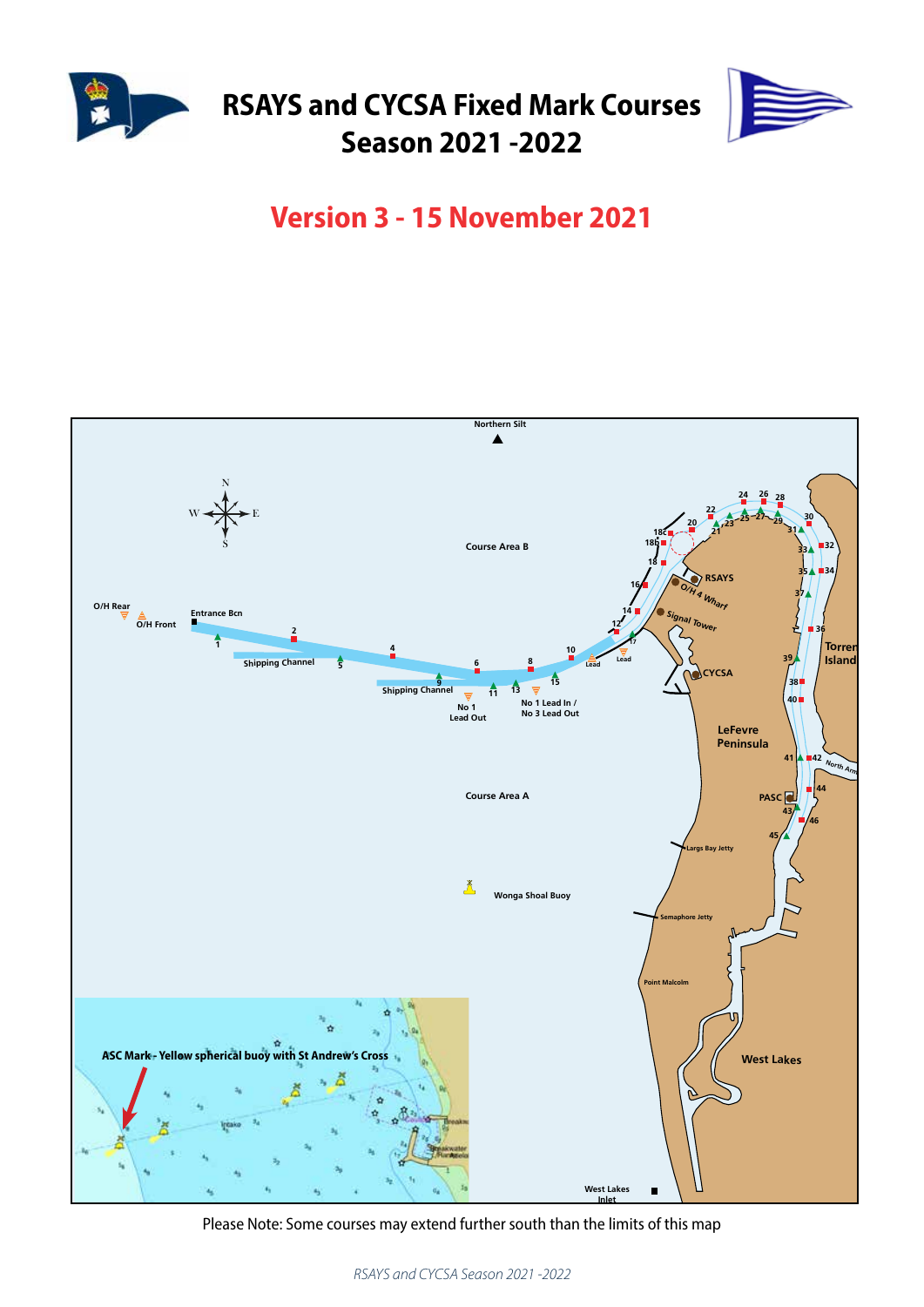# **General Information**

- 1. The following course descriptions lists the order in which marks are to be passed and the side each mark is be rounded.
- 2. The course to be sailed will be signalled by a numeral board displayed from the committee vessel. The course to be sailed may also be broadcast on VHF Ch77.
	- This changes NoR 7.1
- 3. For all courses a 'Laid Mark' may be set as part of the course. The 'Laid Mark' will be set upwind from the start line. The course axis and distance of the 'Laid Mark' will be signalled from the Committee Boat and may also be broadcast on VHF Ch77. The direction for rounding the 'Laid Mark' will be indicated by a red flag for port rounding or green flag for starboard rounding hoisted at or before the warning signal. If no signal is made the 'Laid Mark' is deleted from the course.
- 4. For some courses a 'Set Mark' may be laid as part of the course. The positions of these marks are shown in the course marks/beacons, or signalled from the Committee Boat or broadcast on VHF Ch77.
- 5. Where a Leeward mark is part of a course description it will be laid approx. 50/75 metres upwind from the start line.
- 6. Courses may be shortened at any rounding/passing mark or on any leg of the course. When shortening on a course leg a finish buoy will be laid and all boats will finish between this mark and the Committee Boat
- 7. Be aware of our obligation to keep clear of shipping at all times.
- 8. Unless otherwise noted all Start/ Finish lines will be in Area "A"
- 9. When conditions dictate, the finish will be set in the river. The finish line will be between a mast displaying an blue flag on the committee boat and the southern edge of the vertical blue panel on the Outer Harbor Signal Tower.

The decision to position the river finish will be indicated by flying Code Flag "R" before the start and all boats notified by radio. If the decision is made after the start all boats will be notified by radio.

- 10. Warning Times, Radio Procedures and Class Flags are detailed in the standard Sailing Instructions.
- 11. When a race is designated as "Allboats" (ie not run in divisions) the course will be the Div 1 course shown in the course descriptions.

### **Course Marks/Beacons (approximate GPS positions)**

| Start / Finish Line           | Pink Inflatable   |               |
|-------------------------------|-------------------|---------------|
| Laid mark                     | Orange Inflatable |               |
| <b>Set Mark</b>               | Orange Inflatable |               |
| O/H Rear Lead                 | 34º 46.695′S      | 138º 21.458'E |
| O/H Front Lead                | 34º 46.731′S      | 138° 21.683'E |
| <b>Entrance Beacon</b>        | 34º 46.815'S      | 138° 22.529'E |
| Beacon #1 Green               | 34º 46.994′S      | 138° 22.934'E |
| Beacon #2 Red                 | 34º 47.038'S      | 138° 23.880'E |
| Beacon #4 Red                 | 34º 47.261'S      | 138° 25.233'E |
| Beacon #5 Green               | 34º 47.254'S      | 138° 24.513'E |
| Beacon #6 Red                 | 34º 47.450'S      | 138º 26.376'E |
| Beacon #8 Red                 | 34º 47.444′S      | 138º 27.110'E |
| Beacon #9 Green               | 34º 47.450'S      | 138° 25.707'E |
| Beacon #10 Red                | 34° 47.329'S      | 138º 27,672'E |
| Beacon #11 Green              | 34° 47.598'S      | 138º 26.568'E |
| Beacon #13 Green              | 34° 47.592'S      | 138° 26.923'E |
| #1 Lead Out                   | 34º 47.654'S      | 138° 26.255'E |
| #1 Lead In/#3 Lead Out        | 34º 47.633'S      | 138° 27.176'E |
| Northern Silt                 | 34º 44.850'S      | 138° 26.669'E |
| Wonga Shoal Buoy              | 34° 49.966'S      | 138° 26.082'E |
| <b>Point Malcolm Set Mark</b> | 34º 51.270'S      | 138º 27.050'E |
| Grange Set Mark               | 34º 54.160'S      | 138° 28.546'E |
| <b>ASC Mark</b>               | 34º 57.468'S      | 138º 29.362'E |

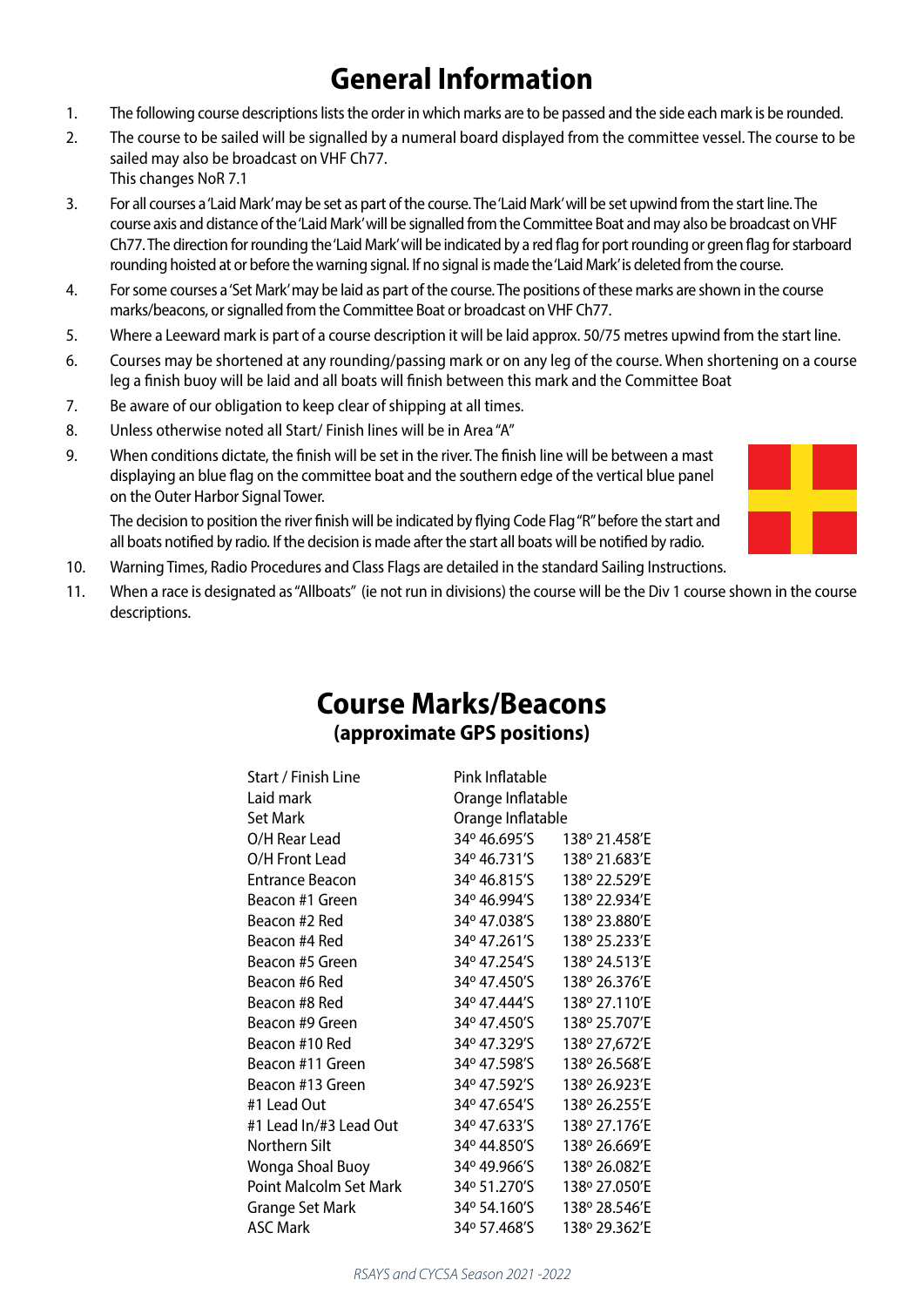# **Course Descriptions**

| <b>Course No 1</b>        |                                                                                                                                                                                                               |
|---------------------------|---------------------------------------------------------------------------------------------------------------------------------------------------------------------------------------------------------------|
|                           | Div 1 or Allboats: Start; Laid Mark (if signalled); No 10 Red Beacon (S); Northern Silt (P); No 5 Green Beacon (P);<br>Wonga Shoal Buoy (P); Finish. (12 nm approx)                                           |
| <b>Div 2:</b>             | Start; Laid Mark (if signalled); No 10 Red Beacon (S); Northern Silt (P); No 1 Lead Out (P);<br>Wonga Shoal Buoy (P); Finish. (11 nm approx)                                                                  |
| <b>Course No 2</b>        |                                                                                                                                                                                                               |
| Div 1 or Allboats:        | Start; Laid mark (if signalled); Wonga Shoal Buoy (S); No 1 Green Beacon (S); No 1 Lead out (P);<br>No 1 Lead in/No 3 Lead out (S); Laid mark (if signalled at start) (P); Finish. (11.5 nm approx)           |
| <b>Div 2:</b>             | As for Div 1                                                                                                                                                                                                  |
| <b>Course No 3</b>        |                                                                                                                                                                                                               |
| Div 1 or Allboats:        | Start; Laid mark (if signalled); No 10 Red Beacon (S); Northern Silt (P); No 2 Red Beacon (P);<br>Wonga Shoal Buoy (P); No1 Lead Out (S); No1 Lead in/No3 Lead Out (P); Finish. (14 nm approx)                |
| <b>Div 2:</b>             | Start; Laid mark (if signalled); No 10 Red Beacon (S); Northern Silt (P); No 4 Red Beacon (P);<br>Wonga Shoal Buoy (P); No1 Lead Out (S); No1 Lead in/No3 Lead Out (P); Finish. (13 nm approx)                |
| <b>Course No 4</b>        |                                                                                                                                                                                                               |
| Div 1 or Allboats:        | Start; Laid mark (if signalled); Wonga Shoal Buoy (S); No 1Lead In/No 3 Lead out (S);<br>Wonga Shoal Buoy (S); No 2 Red Beacon (S); No 10 Red Beacon (S); Finish. (15 nm approx)                              |
| <b>Div 2:</b>             | Start; Laid mark (if signalled); Wonga Shoal Buoy (S); No 1Lead In/No 3 Lead out (S);<br>Wonga Shoal Buoy (S); No 4 Red Beacon (S); No 10 Red Beacon (S); Finish. (13.5 nm approx)                            |
| <b>Course No 5</b>        |                                                                                                                                                                                                               |
| Div 1 or Allboats:        | Start; Laid Mark (if signalled); No 10 Red Beacon (S); Northern Silt (P); No 1 Green Beacon (P);<br>Wonga Shoal Buoy (P); No1 Lead Out (S); Finish (15 nm approx)                                             |
| <b>Div 2:</b>             | Start; Laid Mark (if signalled); No 10 Red Beacon (S); Northern Silt (P); No 5 Green Beacon (P);<br>Wonga Shoal Buoy (P); No1 Lead Out (S); Finish (13.5 nm approx)                                           |
| <b>Course No 6</b>        |                                                                                                                                                                                                               |
| Div 1 or Allboats:        | Start; Laid mark (if signalled); Wonga Shoal Buoy (S); No1 Green Beacon (S); Northern Silt (S);<br>No 10 Red Beacon (P); Laid mark (if signalled at start) (P); Finish. (14 nm approx)                        |
| <b>Div 2:</b>             | Start; Laid mark (if signalled); Wonga Shoal Buoy (S); No 2 Red Beacon (S); Northern Silt (S);<br>No 10 Red Beacon (P); Laid mark (if signalled at start) (P); Finish. (13 nm approx)                         |
| <b>Course No 7</b>        |                                                                                                                                                                                                               |
|                           | Div 1 or Allboats: Start; Laid mark (if signalled); No 1 Lead in/No 3 Lead out (P); Point Malcolm Set Mark (S);<br>No 1 Green Beacon (S); No 1 Lead out (P); Finish. (14.5 nm approx)                         |
| <b>Div 2:</b>             | Start; Laid mark (if signalled); No 1 Lead in/No 3 Lead out (P); Point Malcolm Set Mark (S);<br>No 2 Red Beacon (S); No 1 Lead out (P); Finish. (12.5 nm approx)                                              |
| <b>Course No 8</b>        |                                                                                                                                                                                                               |
| <b>Div 1 or Allboats:</b> | Start; Laid Mark (If signalled); No 10 Red Beacon (S); Northern Silt Beacon (P); No 1 Green Beacon (P);<br>Wonga Shoal Buoy (P); No 1 Lead Out (S); No 1 Lead In/No 3 Lead Out (P); Finish. (15nm approx)     |
| Div 2:                    | Start; Laid Mark (If signalled); No 10 Red Beacon (S); Northern Silt Beacon (P); No 2 Red Beacon (P);<br>Wonga Shoal Buoy (P); No 1 Lead Out (S); No 1 Lead In/No 3 Lead Out (P); Finish. (14nm approx)       |
| <b>Course No 9</b>        |                                                                                                                                                                                                               |
| <b>Div 1 or Allboats:</b> | Start; Laid mark (if signalled); Wonga Shoal Buoy (S); No 1 Green Beacon (S); Northern Silt (S);<br>No 1 Lead out (P); No 1 Lead in/No 3 Lead out (P); Finish. (15.5 nm approx)                               |
| <b>Div 2:</b>             | Start; Laid mark (if signalled); Wonga Shoal Buoy (S); No 2 Red Beacon (S); Northern Silt (S);<br>No 1 Lead out (P); No 1 Lead in/No 3 Lead out (P); Finish. (14 nm approx)                                   |
| <b>Course No 10</b>       |                                                                                                                                                                                                               |
| <b>Div 1 or Allboats:</b> | Start; Laid mark (if signalled); No 1 Lead in/No 3 Lead out (P); Wonga Shoal Buoy (S); No1 Green Beacon (S);<br>Northern Silt (S); No 1 Lead out (P); No 1 Lead In/No 3 Lead out (S); Finish. (16 nm approx)  |
| <b>Div 2:</b>             | Start; Laid mark (if signalled); No 1 Lead in/No 3 Lead out (P); Wonga Shoal Buoy (S); No 2 Red Beacon (S);<br>Northern Silt (S); No 1 Lead out (P); No 1 Lead In/No 3 Lead out (S); Finish. (14.5 nm approx) |